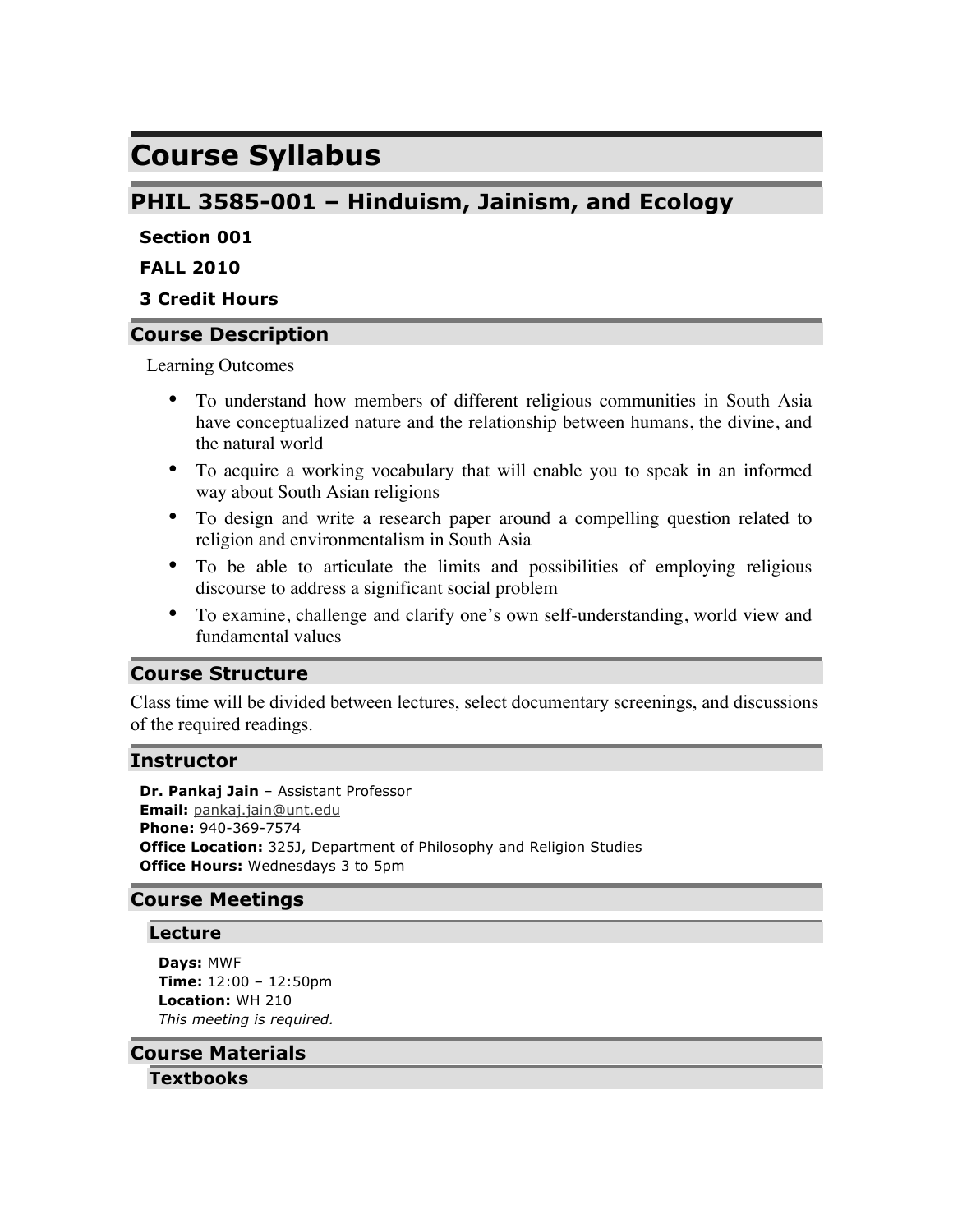#### **Hinduism and Ecology: The Intersection of Earth, Sky, and Water** - *Christopher*

*Chapple and Mary Evelyn Tucker* **Edition:** 1 **ISBN:** 9780945454267 **Web Link:** http://www.hup.harvard.edu/catalog.php?recid=26892 **Cost:** 35\$ *This textbook is required.*

**Jainism and Ecology** - *Christopher Chapple* **Edition:** 1 **ISBN:** 9780945454342 **Web Link:** http://www.hup.harvard.edu/catalog.php?recid=27422 **Cost:** 27.5\$ *This textbook is required.*

**Purifying the Earthly Body of God Religion and Ecology in Hindu India** - *Lance Nelson* **Edition:** 1 **ISBN:** 0-7914-3924-0 **Web Link:** http://www.sunypress.edu/p-2837-purifying-the-earthly-body-of-g.aspx **Cost:** 28.95 *This textbook is optional.*

**Ethical Perspectives on Environmental Issues in India** - *George A James* **Edition:** 1 **ISBN:** 8176480509 **Web Link:** http://www.amazon.com/gp/offerlisting/8176480509/ref=dp\_olp\_used?ie=UTF8&qid=1272674486&sr=8-1&condition=used **Cost:** 30\$ *This textbook is optional.*

**Hinduism and Ecology –** *Ranchor Prime* Edition: 1 ISBN: **Web Link**: http://www.fov.org.uk/hinduism/hinduism.html *All the books are also on reserve in the library.*

## **Grading**

#### **Grade Components**

| Component                                           |     | <b>Weight</b> Details                                                                                                                                                                                                                                                                                                                                                                                                                                                                                                                                   |
|-----------------------------------------------------|-----|---------------------------------------------------------------------------------------------------------------------------------------------------------------------------------------------------------------------------------------------------------------------------------------------------------------------------------------------------------------------------------------------------------------------------------------------------------------------------------------------------------------------------------------------------------|
| <b>Class</b><br>Preparation<br>and<br>Participation | 10% | Class preparation and participation is essential for success<br>in this course. Students are expected to come to class<br>having completed all written, readings, and viewing<br>assignments and should be prepared to actively participate<br>in meaningful discussion about readings in question and/or<br>complete a short fact-quiz (these will be occasional, but<br>usually unannounced). Active participation may include<br>sharing your questions and comments about the readings<br>with the class, engaging your class mates in relevant and |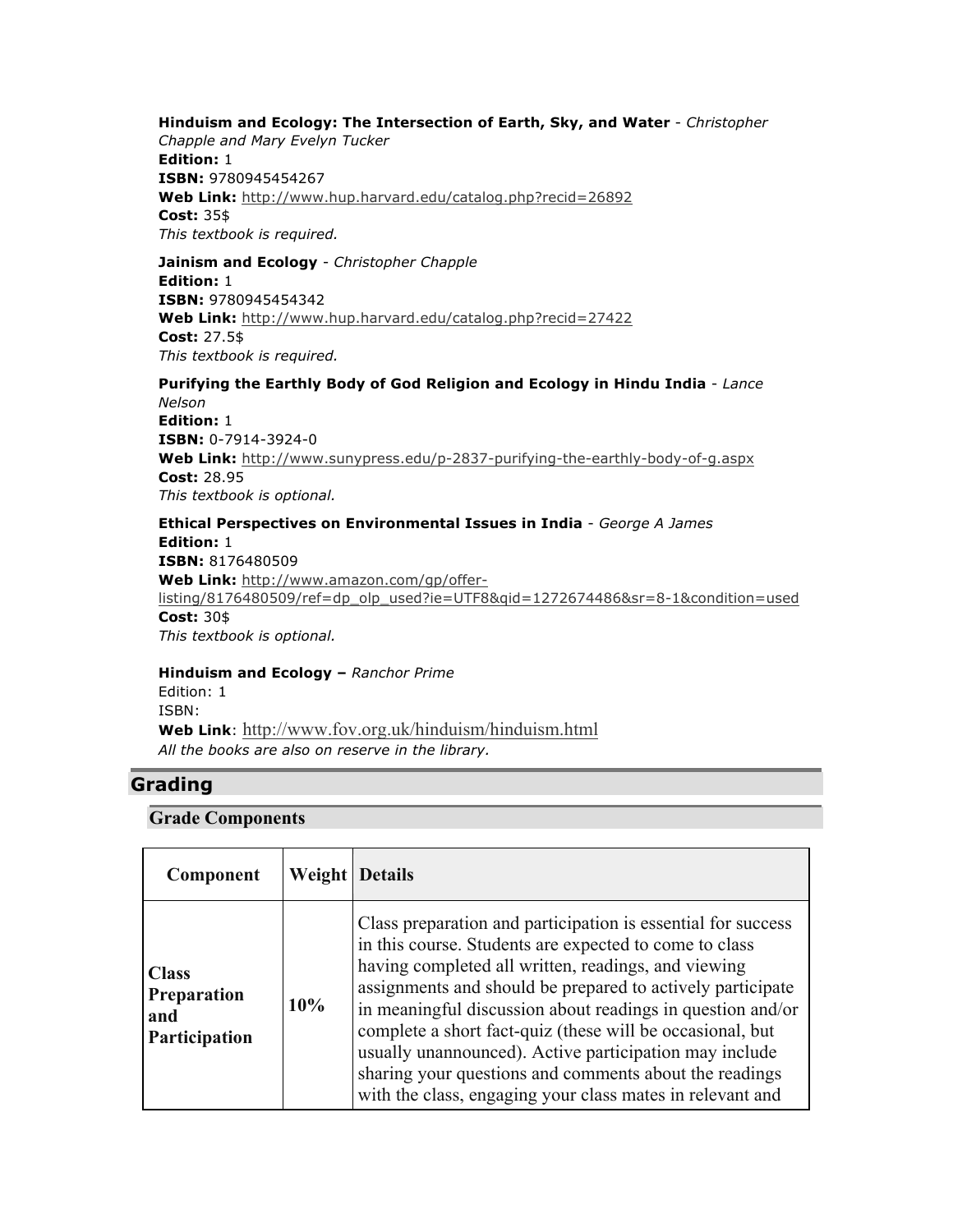| Component                        |     | <b>Weight Details</b>                                                                                                                                                                                                                                                                                                                                                                                |  |  |  |
|----------------------------------|-----|------------------------------------------------------------------------------------------------------------------------------------------------------------------------------------------------------------------------------------------------------------------------------------------------------------------------------------------------------------------------------------------------------|--|--|--|
|                                  |     | meaningful dialogue based on the topics/readings, and/or<br>participating in other class activities (e.g., small group<br>discussions, worksheets, and so forth). Class preparation<br>and participation is evaluated using the following criteria:                                                                                                                                                  |  |  |  |
|                                  |     | $A+ (100\%)$                                                                                                                                                                                                                                                                                                                                                                                         |  |  |  |
|                                  |     | Outstanding class preparation and class participation.<br>Student meets and exceeds all criteria for "A" (described<br>below).                                                                                                                                                                                                                                                                       |  |  |  |
|                                  |     | A(95%)                                                                                                                                                                                                                                                                                                                                                                                               |  |  |  |
|                                  |     | Student comes to class prepared, having read and thought<br>about the assigned texts and having completed all written<br>assignments. Student often comes with written notes, and<br>participates actively in class. Student arrives on time, stays<br>the full length of the class, is attentive, responds when<br>called upon, and volunteers frequently with pertinent<br>questions and comments. |  |  |  |
|                                  |     | B(85%)                                                                                                                                                                                                                                                                                                                                                                                               |  |  |  |
|                                  |     | Student is usually prepared, sometimes with written notes,<br>and responds when called upon. Student is attentive,<br>participates in all activities, and volunteers with questions<br>and comments on occasion.                                                                                                                                                                                     |  |  |  |
|                                  |     | C(75%)                                                                                                                                                                                                                                                                                                                                                                                               |  |  |  |
|                                  |     | Student shows evidence of being unprepared from time to<br>time. Due to lack of preparation, student may have some<br>trouble responding to instructor's questions or participating<br>in class discussion/activities. Student does not volunteer<br>often and sometimes comes to class late/leaves early.                                                                                           |  |  |  |
|                                  |     | D(65%)                                                                                                                                                                                                                                                                                                                                                                                               |  |  |  |
|                                  |     | Student is unprepared and/or inattentive. Student never<br>volunteers and regularly comes to class late/leaves early.                                                                                                                                                                                                                                                                                |  |  |  |
|                                  |     | $F(0\%)$                                                                                                                                                                                                                                                                                                                                                                                             |  |  |  |
|                                  |     | Student exhibits a lack of concern for the class, sleeps in<br>class, or distracts his/her class mates. Student's behavior<br>has a negative effect on the class.                                                                                                                                                                                                                                    |  |  |  |
| <b>Response</b><br><b>Papers</b> | 45% | Three short essays (5 pages each) that synthesize your<br>thoughts on the readings, and class discussions. You<br>may write on any topic of your choosing provided that<br>you clear it with the instructor. Ideally, each essay<br>should include discussion of at least two of the course                                                                                                          |  |  |  |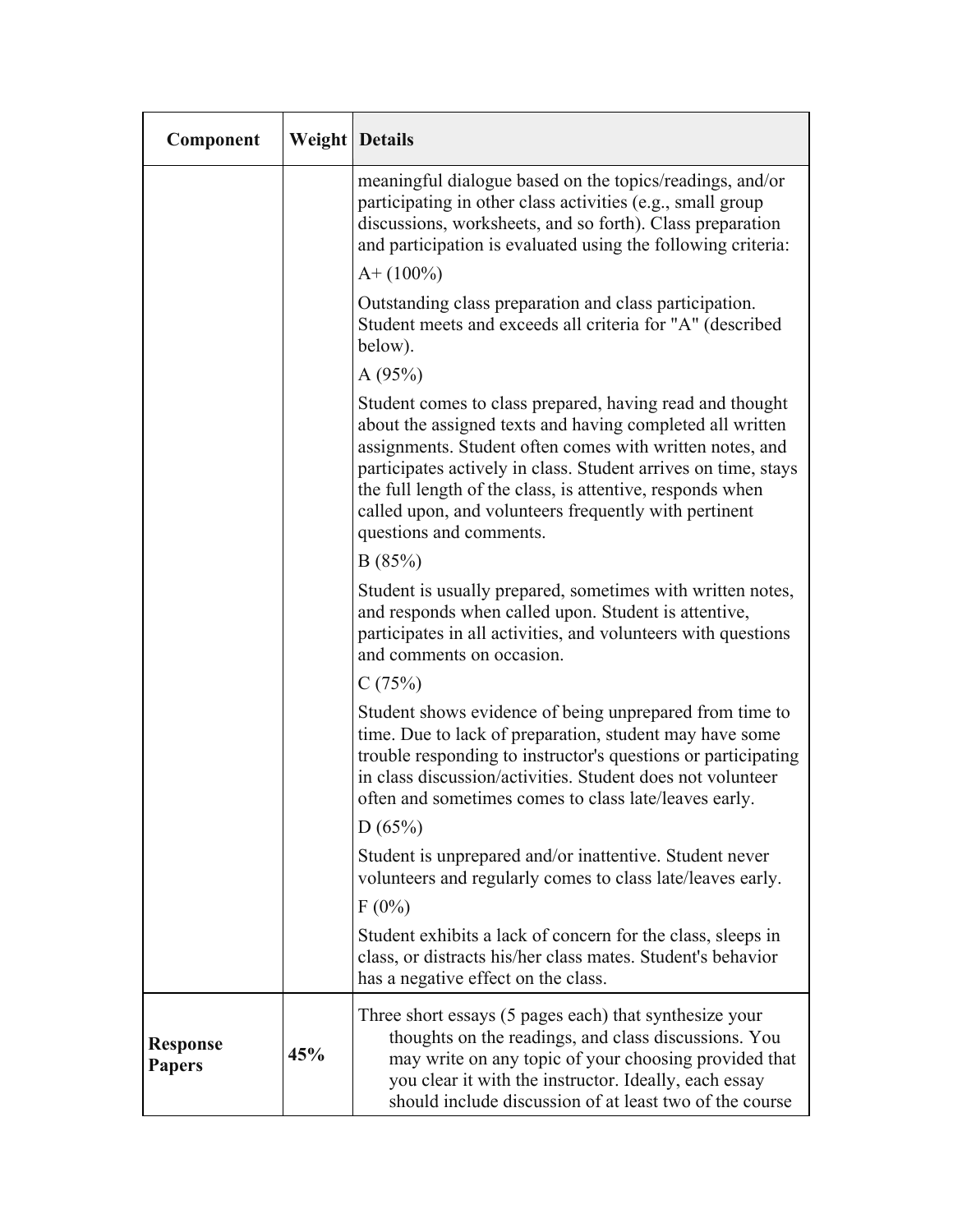| Component                    | <b>Weight Details</b> |                                                                                                                                                                                                                                                                      |  |
|------------------------------|-----------------------|----------------------------------------------------------------------------------------------------------------------------------------------------------------------------------------------------------------------------------------------------------------------|--|
|                              |                       | readings and should refer to relevant assigned readings.<br>Each essay will be worth roughly 15% of the total<br>grade. Essays are due on Blackboard website on the<br>following dates: Friday (Week 4), Friday (Week 8),<br>and Friday (Week 12)                    |  |
| <b>Final Project</b>         | 35%                   | Write a research essay of about 8 to 10 pages, you must<br>cite additional articles and references for this essay.                                                                                                                                                   |  |
| Oral<br><b>Presentations</b> | 10%                   | Each student will be asked to give one short oral<br>presentation (7-10 minutes) over the course of the semester<br>in which they connect readings with relevant Indian<br>cultural, social, and historical contexts. This can be based<br>on your research project. |  |

## **Letter Grades**

## **This Course uses Standard UNT Letter Grading:**

| 97 | $\leq$ | $A^+ \leq$     |       | 100  |
|----|--------|----------------|-------|------|
| 93 | $\leq$ | $\mathbf{A}$   | $\lt$ | 97   |
| 90 | $\leq$ | $A-$           | $\,<$ | 93   |
| 87 | $\leq$ | $B+$           | $\,<$ | 90   |
| 83 | $\leq$ | $\bf{B}$       | $\,<$ | 87   |
| 80 | $<\,$  | $\mathbf{B}$ - | $\lt$ | 83   |
| 77 | $\leq$ | $C+$           | $\lt$ | 80   |
| 73 | $\leq$ | C <            |       | 77   |
| 70 | $\leq$ | $\mathbf{C}$ - |       | < 73 |
| 67 | $\lt$  | $D+$           | $\lt$ | 70   |
| 63 | $\leq$ | D              | <     | 67   |
| 60 | $\,<$  | $\mathbf{D}$ - | $\,<$ | 63   |
| 0  | <      | $\mathbf{F}$   | $\,<$ | 60   |

## **Requirements for Credit-Only (S/U) Grading**

In order to receive a grade of S, students are required to take all exams and quizzes, complete all assignments, and earn a grade of C- or better. Conversion from letter grading to credit only (S/U) grading is subject to university deadlines. Refer to the Registration and Records calendar for deadlines related to grading.

#### **Policies on Incomplete Grades**

• An "Incomplete" is a non-punitive grade given only if a student: (1) has completed 75% of the coursework, (2) is passing the course, (3) and has a justifiable and documented reason beyond the control of the student for not completing the work on schedule (i.e. serious illness or military service).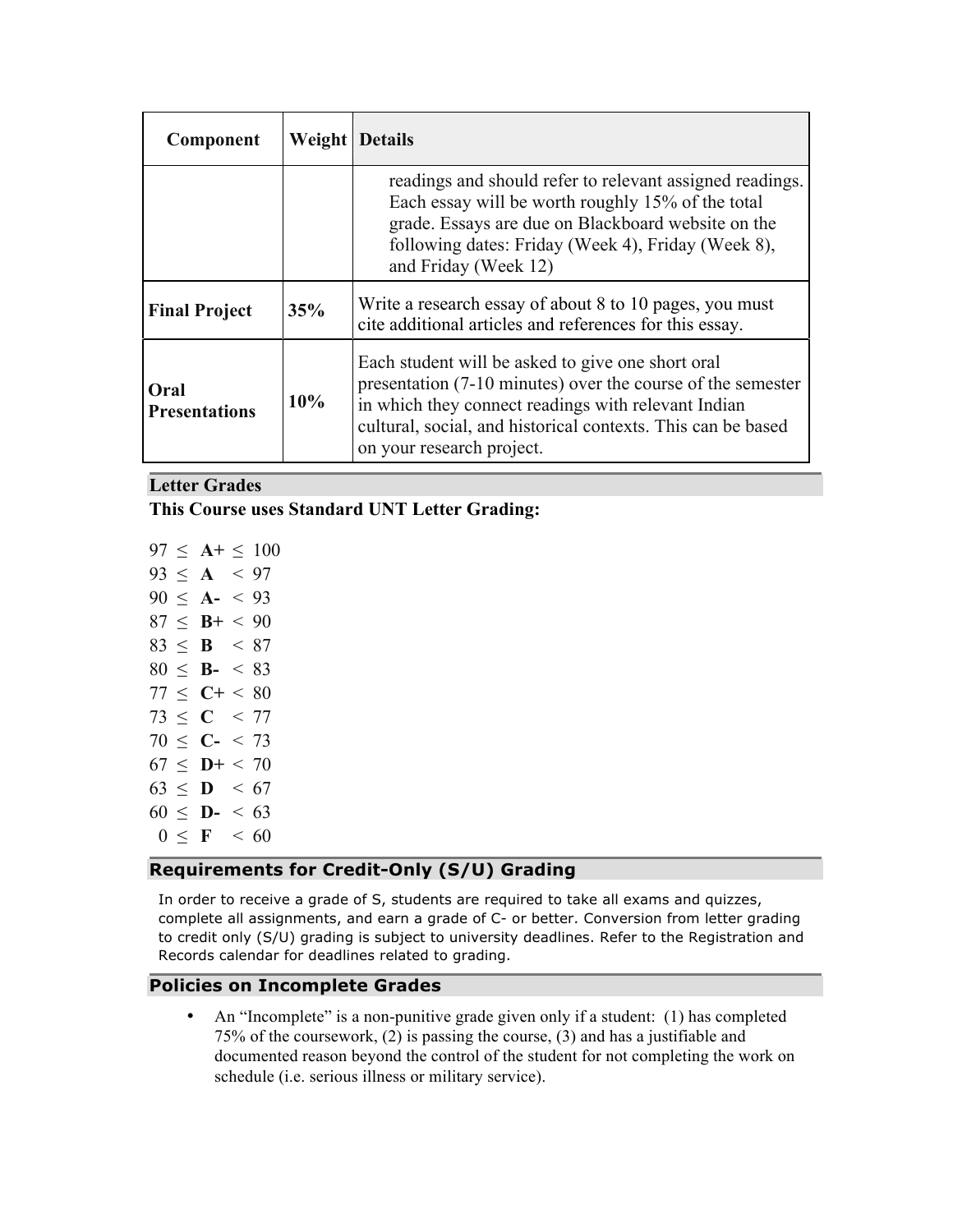- The student must complete the coursework within one year of granting the grade of  $T$ .
- If the student does not complete the coursework within one year, the student's grade will be changed from "I" to the default grade entered by the instructor or to an "F".

#### **Late Assignments**

Christopher Key Chapple, "Toward an Indigenous Indian Environmentalism," in *Purifying the Earthly Body of God*;

In *Hinduism and Ecology* ed. by Chapple and Tucker

O. P. Dwivedi, "Dharmic Ecology";

Harold Coward, "Ecological Implications of Karma Theory,"

#### *Video:* **Drowned out**

#### **Week 5 — 09/20/2010 - 09/24/2010**

Philip Lutgendorf, "City, Forest, and Cosmos: Ecological Perspectives from the Sanskrit Epics,"

> Ann Gold "'If you Cut a Branch You Cut My Finger': Court Forest and Environmental Ethics in Rajasthan,"

#### *Video: Science for Survival*

#### **Week 6 — 09/27/2010 - 10/01/2010**

Ranchor Prime, *Hinduism and Ecology: Seeds of Truth* pp. 1-57,

In *Hinduism and Ecology* ed. by Chapple and Tucker,

Bruce Sullivan, Theology and Ecology at the Birthplace of Krsna,

In *Hinduism and Ecology* ed. by Chapple and Tucker

T. N. Knoshoo, "Gandhian Environmentalism," in *Ethical Perspectives on Environmental Issues in India.*

Larry Shinn, "The Inner Logic of Gandhian Ecology"

http://www.youtube.com/watch?v=TYuCkn\_Pw3E, Appiko: http://www.youtube.com/watch?v=3zuqvGAzDi0

## **Week 8 — 10/11/2010 - 10/15/2010**

Chris Deegan, "The Narmada: Circumambulation of a Sacred Landscape,"

George A. James, "Ethical and Religious Dimensions of Chipko Resistance,"

Video: Dam/age: a film with Arundhati Roy